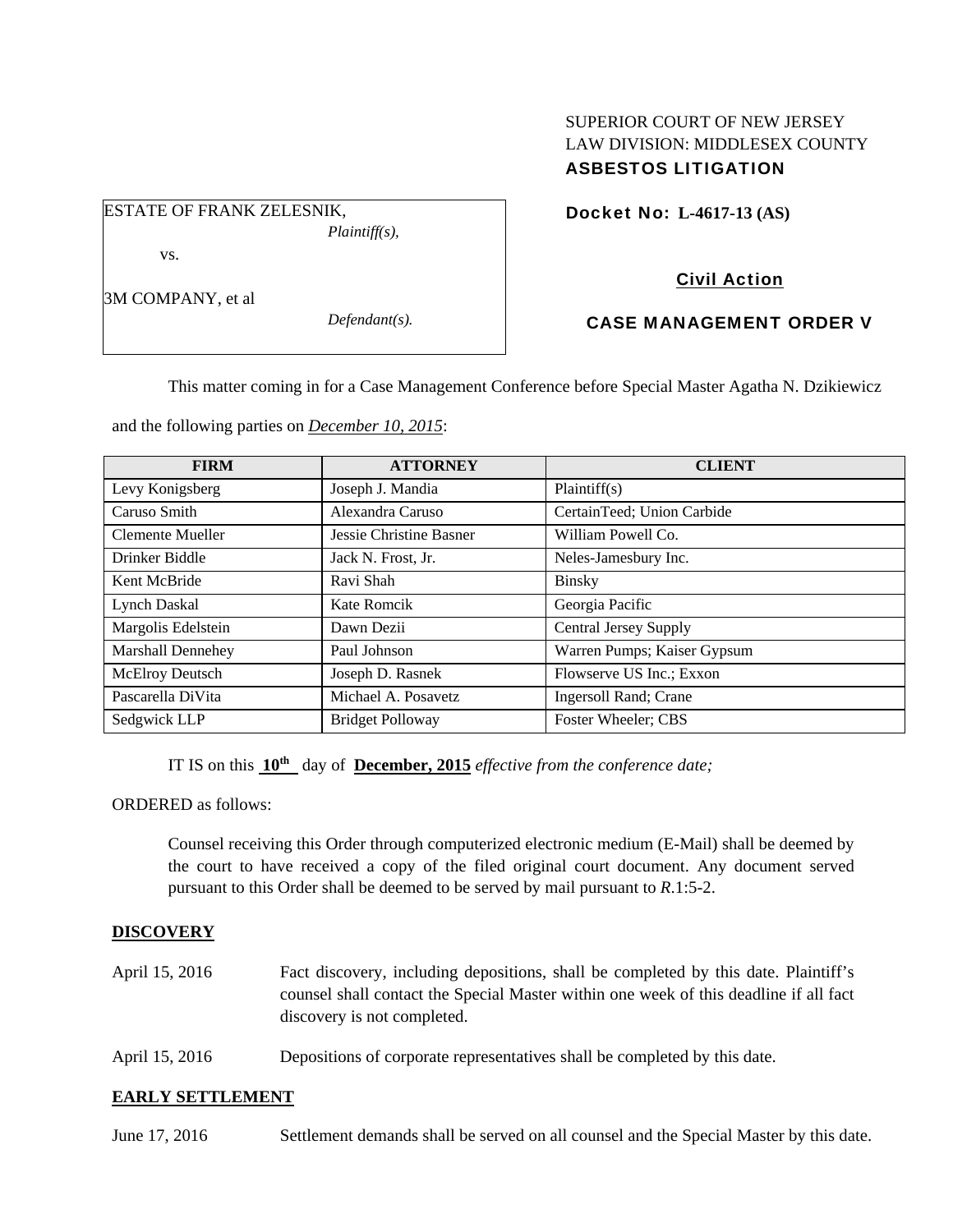### **SUMMARY JUDGMENT MOTION PRACTICE**

| April 29, 2016 | Plaintiff's counsel shall advise, in writing, of intent not to oppose motions by this date. |
|----------------|---------------------------------------------------------------------------------------------|
| May 13, 2016   | Summary judgment motions shall be filed no later than this date.                            |
| June 10, 2016  | Last return date for summary judgment motions.                                              |

### **MEDICAL DEFENSE**

| May 16, 2016  | Plaintiff shall serve medical expert reports by this date.                                                                            |
|---------------|---------------------------------------------------------------------------------------------------------------------------------------|
| May 16, 2016  | Upon request by defense counsel, plaintiff is to arrange for the transfer of pathology<br>specimens and x-rays, if any, by this date. |
| July 15, 2016 | Defendants shall identify its medical experts and serve medical expert reports, if<br>any, by this date.                              |

### **LIABILITY EXPERT REPORTS**

- May 16, 2016 Plaintiff shall identify its liability experts and serve liability expert reports or a certified expert statement by this date or waive any opportunity to rely on liability expert testimony.
- July 15, 2016 Defendants shall identify its liability experts and serve liability expert reports, if any, by this date or waive any opportunity to rely on liability expert testimony.

### **ECONOMIST EXPERT REPORTS**

- May 16, 2016 Plaintiff shall identify its expert economists and serve expert economist report(s), if any, by this date or waive any opportunity to rely on economic expert testimony.
- July 15, 2016 Defendants shall identify its expert economists and serve expert economist report(s), if any, by this date or waive any opportunity to rely on economic expert testimony.

### **EXPERT DEPOSITIONS**

August 5, 2016 Expert depositions shall be completed by this date. To the extent that plaintiff and defendant generic experts have been deposed before, the parties seeking that deposition in this case must file an application before the Special Master and demonstrate the necessity for that deposition. To the extent possible, documents requested in a deposition notice directed to an expert shall be produced three days in advance of the expert deposition. The expert shall not be required to produce documents that are readily accessible in the public domain.

#### **PRE-TRIAL AND TRIAL**

April 6, 2016 The settlement conference previously scheduled on this date is **cancelled**.

\_\_\_\_\_\_\_\_\_\_\_\_\_\_\_\_\_\_\_\_\_\_\_\_\_\_\_\_\_\_\_\_\_\_\_\_\_\_\_\_\_\_\_\_\_\_\_\_\_\_\_\_\_\_\_\_\_\_\_\_\_\_\_\_\_\_\_\_\_\_\_\_\_\_\_\_\_\_\_\_\_\_\_\_\_\_\_\_\_\_\_\_\_\_\_\_\_\_\_\_\_\_\_\_\_\_\_\_\_\_